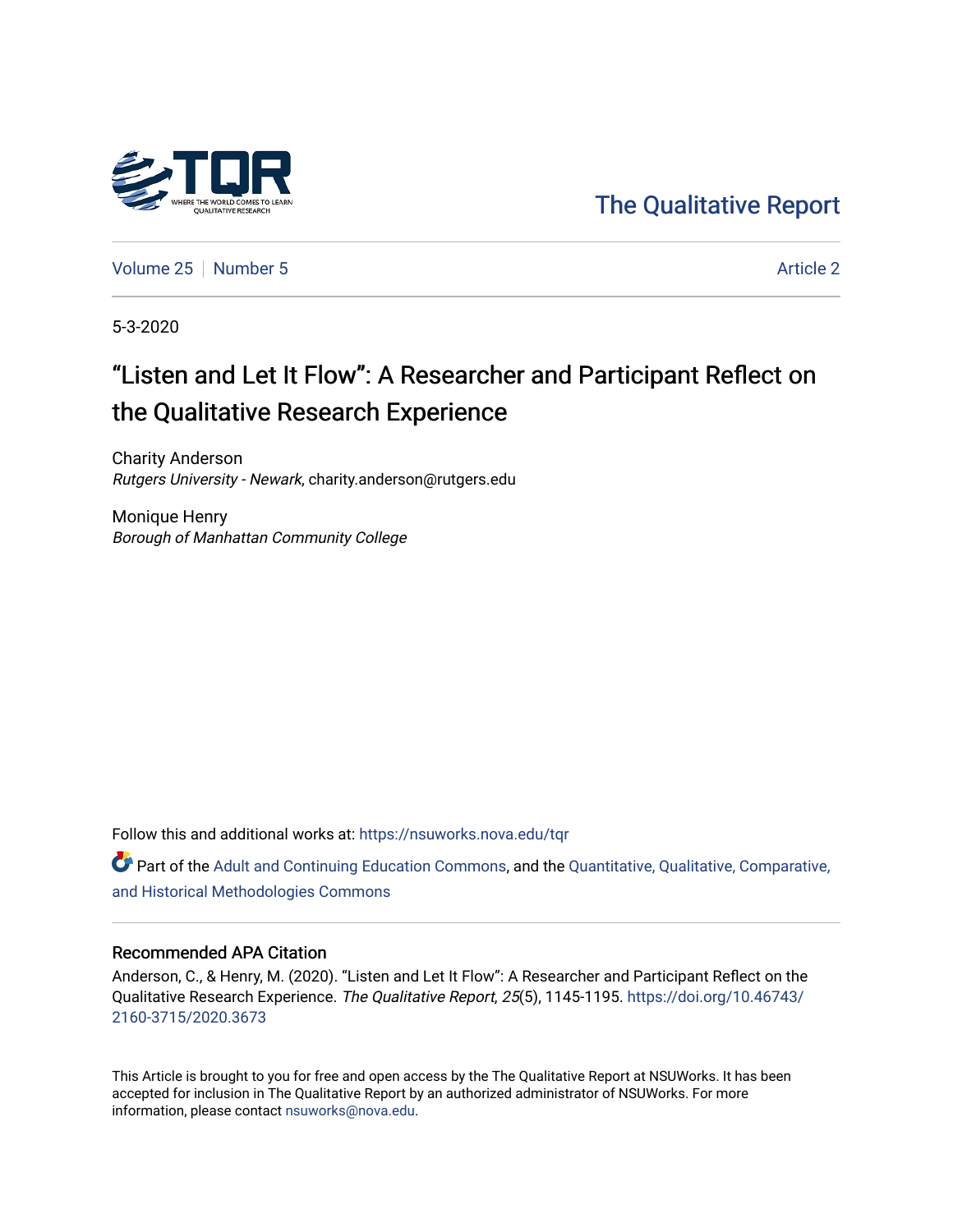# **Qualitative Research Graduate Certificate** Indulge in Culture Exclusively Online . 18 Credits **LEARN MORE**

# "Listen and Let It Flow": A Researcher and Participant Reflect on the Qualitative Research Experience

# Abstract

Ethnographic research involves prolonged and often personal interaction between the researcher and research participants. This paper is a collaboration between a social work researcher and a research participant who became acquainted through the researcher's ethnographic fieldwork for her dissertation. Despite differing in numerous and significant ways, not the least of which are age, class, education, and race, the two women developed a quasi-friendship after the researcher exited the field–a time when many researcher-participant relationships wane or terminate entirely. The two recorded and transcribed a series of informal conversations wherein they reflected on their experiences in the research process. Of particular salience is the research participant's perspective of the immaterial benefits she experienced through her participation in the research and her perception of the qualities of a "good" qualitative researcher: one who approaches listening as a practice and cultivates relationships with participants slowly and naturally. The authors' reflections indicate that participants may be able to offer valuable feedback on the research experience, and researchers might use participants' unique perspectives to alter their research approach and/or techniques.

# Keywords

Qualitative Research, Ethnography, Relationship Building, Reflexivity, Active Listening, Interviewing

### Creative Commons License



This work is licensed under a [Creative Commons Attribution-Noncommercial-Share Alike 4.0 International](https://creativecommons.org/licenses/by-nc-sa/4.0/)  [License](https://creativecommons.org/licenses/by-nc-sa/4.0/).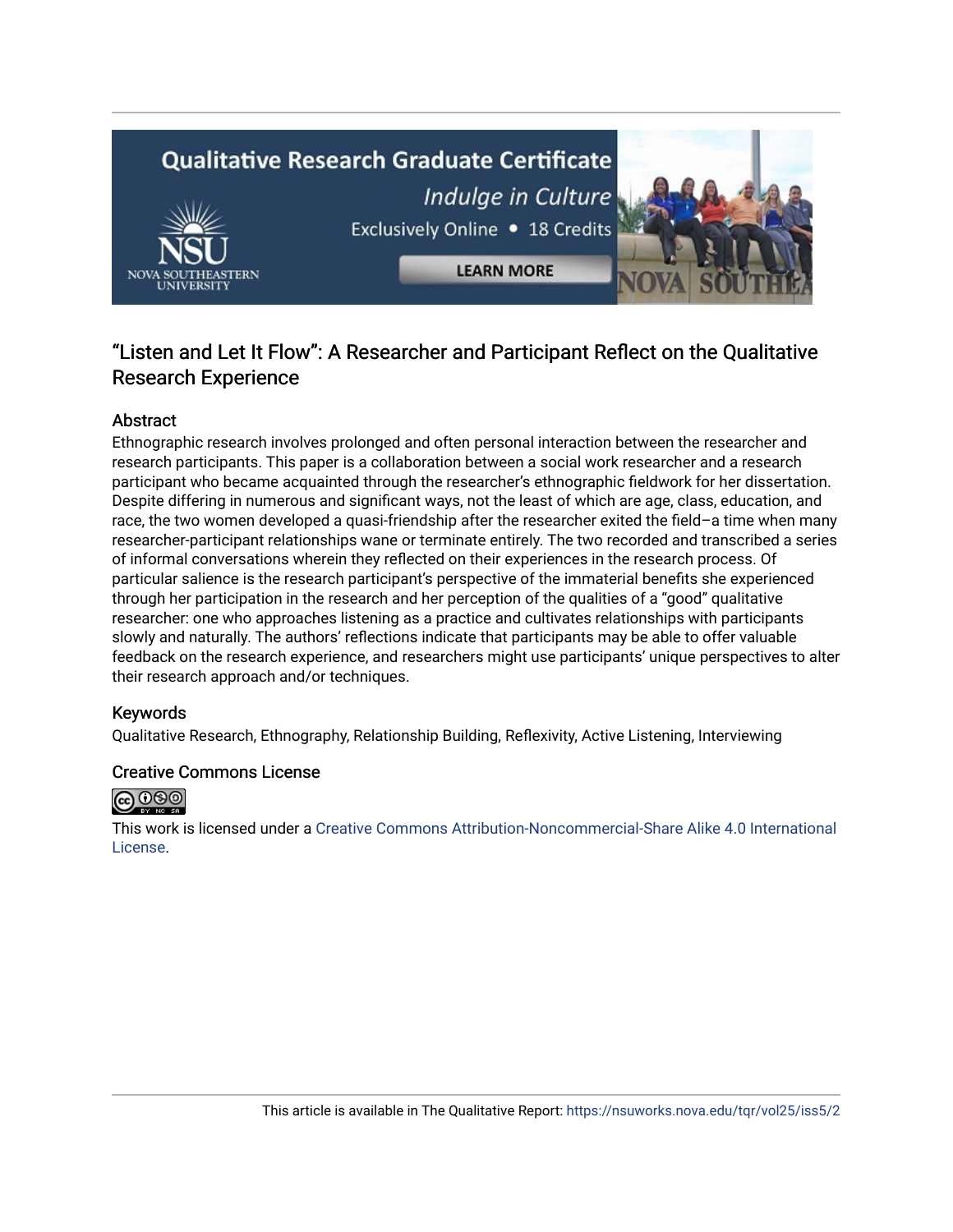

# **"Listen and Let It Flow": A Researcher and Participant Reflect on the Qualitative Research Experience**

Charity Anderson Rutgers University-Newark, New Jersey, USA

# Monique Henry Borough of Manhattan Community College (BMCC), New York, USA

*Ethnographic research involves prolonged and often personal interaction between the researcher and research participants. This paper is a collaboration between a social work researcher and a research participant who became acquainted through the researcher's ethnographic fieldwork for her dissertation. Despite differing in numerous and significant ways, not the least of which are age, class, education, and race, the two women developed a quasifriendship after the researcher exited the field–a time when many researcherparticipant relationships wane or terminate entirely. The two recorded and transcribed a series of informal conversations wherein they reflected on their experiences in the research process. Of particular salience is the research participant's perspective of the immaterial benefits she experienced through her participation in the research and her perception of the qualities of a "good" qualitative researcher: one who approaches listening as a practice and cultivates relationships with participants slowly and naturally. The authors' reflections indicate that participants may be able to offer valuable feedback on the research experience, and researchers might use participants' unique perspectives to alter their research approach and/or techniques. Keywords: Qualitative Research, Ethnography, Relationship Building, Reflexivity, Active Listening, Interviewing*

I met Monique in 2015 through my dissertation research–a two-year ethnographic study of the Clemente Course in the Humanities, a free, college credit-bearing humanities course for historically marginalized, low-income adults. There are currently 31 such courses in the United States and Puerto Rico and, as part of my research, I spent a year each with two of those courses–a year in the midwest and a year in the northeast United States (US)–and sat alongside nontraditional adult learners as they tackled philosophy, literature, art and US history, and critical thinking and writing two nights a week. Monique was a student in one of those courses.

When we first met, our relationship was clear: I was the research*er* and she was the research*ed*. Our differences were also clear: Monique is what we researchers often call "marginalized" or "oppressed," although she would never describe herself that way. She's a Black woman who, when we met, was in her early twenties, was considered "low-income" for the purposes of the course and possessed just a high school diploma. Although I grew up poor in the Appalachian Mountains, I have occupied a privileged social location as an adult: I am a White woman now in my forties with a doctorate in social work from an elite university. Much separated, and will always separate, my research participants and me: we look different, we sound different, we *are* different. Over the course of my fieldwork, though, I spent hundreds of hours with them in- and outside of the classroom, and while the sharp differences between us never fully disappeared, the edges certainly dulled over time. Those many hours together laid the foundation for friendship, and despite our dissimilarities, Monique and I maintained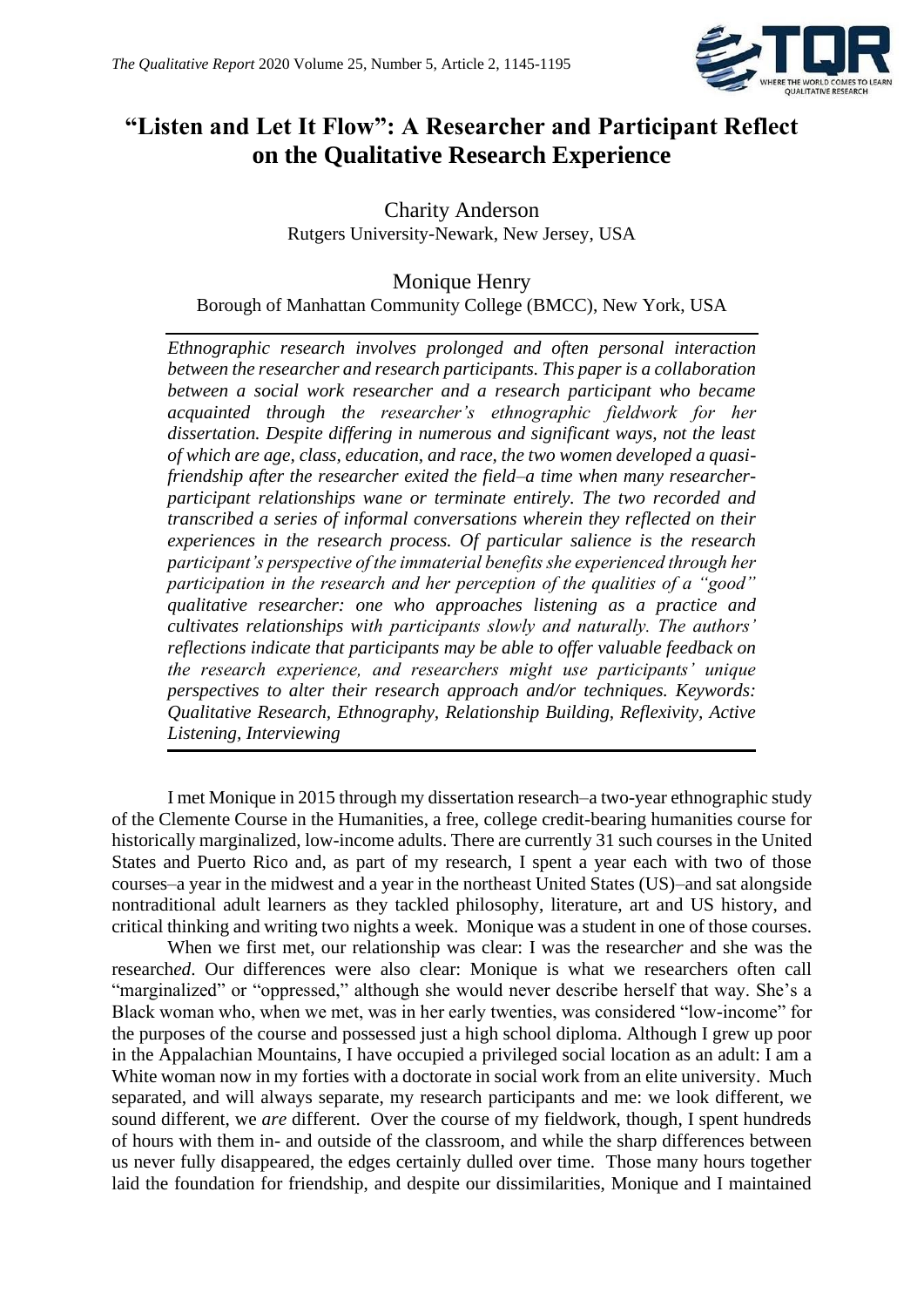contact–exchanging text messages and meeting occasionally for coffee–after I'd completed my research and fully exited the field, and the shape of our relationship gradually shifted into a friendship.

I was curious what it had felt like to be in Monique's shoes–that is, in the position of research "subject." What had the experience been like for her? What, to her, would make a "good" qualitative researcher? With my dissertation research complete, I wanted to explore these questions with her, and I toyed with the idea of us collaborating somehow. In this nebulous idea, Monique and I wouldn't conduct "research" but, instead, would reflect on our experiences in the research process. The Institutional Review Board (IRB) agreed that approval was not needed because our reflections would not be considered "generalizable" or used for any "generalizable purpose." While not generalizable, maybe our reflections could be interesting or useful to others, I thought, particularly novice qualitative researchers.

I approached Monique with this idea with some trepidation: "How might this vague idea fit into her world?" I wondered. "What, if anything, would be the *benefit* to her?" Monique, however, didn't share my concerns–"concerns" that I realized were just my biases disguised as questions. Much to my surprise, she was enthusiastic about working together, even without a plan, and fired off a text message response that read, "Yessssss to the collaboration!" That "collaboration" would eventually become this paper, which we agreed I would take the lead on writing and Monique would contribute content and provide direction. For us, this was a natural and fair division of labor; I wanted Monique to be as involved as she wanted to be, but I did not want to add extra work to her already-packed life.

We decided to meet a handful of times to discuss the research experience and the evolution of our friendship, with no interview protocols and no predetermined direction. Our informal conversations, which we recorded and transcribed, provided the opportunity for Monique to share her perspective–not *my* perspective of her perspective, as is often the case when researchers reflect on their studies. We conducted "analysis" over a few dinners at a diner near Monique's job. Like traditional data analysis, our talks involved parsing themes from the transcripts–what were we seeing? What was repeated? What seemed most important? What did Monique deem interesting? This process was akin to open coding; as we talked, I segmented the textual data into categories, circling words and phrases, bracketing passages, and scribbling notes in the margins. Although we took an analog approach to data analysis, we wanted to assure good quality work. Our practice was reflexive and dialogic, and we believe taking such an active, iterative approach forced us to consider quality throughout the course of our collaboration. We also aimed to be comprehensive and systematic in our assessment of the transcripts, carefully working through our conversations and maintaining transparency in our reporting (Reynolds et al., 2011).

What ultimately emerged from our conversations were what Monique called "dos and don'ts" for budding qualitative researchers: researchers should give participants time and space; find common ground with participants; focus on listening, not just hearing; and remember that participants can benefit from the research process, too. From the themes that arose during our talks, Monique identified two areas as being "most important" for researchers to bear in mind during fieldwork:

Charity: So we'll need to break down everything we've talked about. … From your perspective, what's *most* important for a qualitative researcher to know, or bear in mind, through their study?

Monique: OK, let's reflect on this. Dos and don'ts. Like *Chicken Soup for the Soul*. [laughter] I'll give you two right now. So, one, you have to be good at listening, and you have to be good at remembering things. … And then two,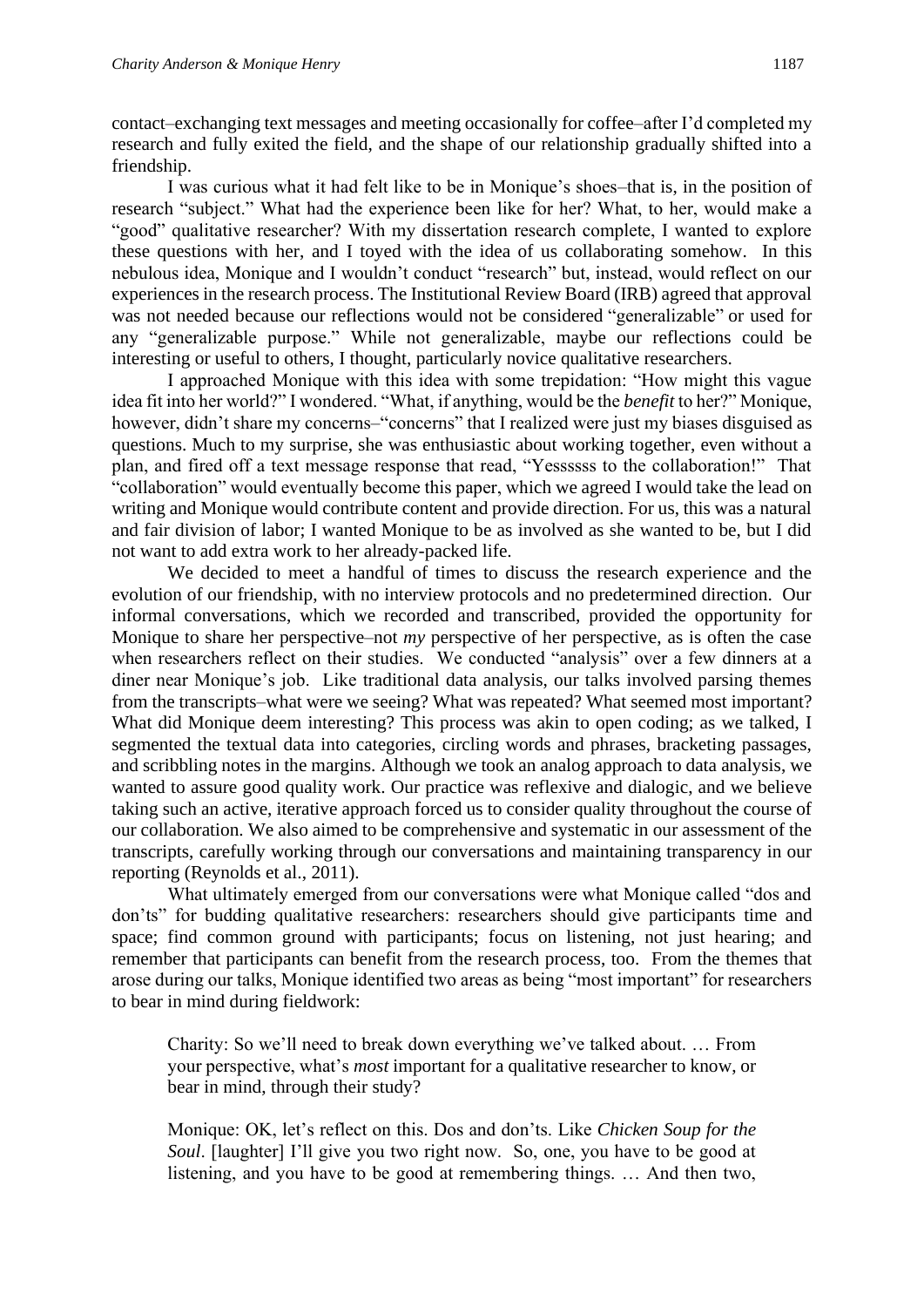everything should come out in increments. It's about timing. You gotta get to know each other [researcher and research participants] and let things flow naturally. You [researchers] want to get close to the students [participants], but everything is about timing. You don't want to forcibly *make* someone like you.

Charity: To try too hard.

Monique: Try too hard. You don't want to beg. You know what I'm saying? Be a real person with real emotions. … That can make a whole world of difference.

Charity: OK, so you're saying "good" researchers really listen and let relationships evolve naturally?

Monique: Mm-hmm. Listen and let it flow. Those are two of the most important, I'd say.

## **"Just to be heard is huge"**

Monique and I first met at a summer picnic to welcome the incoming class of humanities students. The idea behind the picnic was to bring together the twenty or so incoming students–most of whom had been out of school for years–with staff and former students in the hopes of lessening the new students' apprehension about continuing their education. At 22, she was eager to continue her education beyond a high school diploma but uncertain as to what the academic year might hold. I, on the other hand, was at the picnic because I would be studying the class over the upcoming academic year and, ever the dutiful doctoral student, wanted to begin building rapport with the students who would ultimately become my "subjects."

After introducing ourselves, Monique and I sat on the grass and talked about what had brought us there that afternoon and what we hoped the year ahead might bring. Before we parted ways that evening, Monique stopped me: "Thank you," she said, "for listening to me." On the train home that evening, I jotted down some notes about the day. About that meeting with Monique I wrote:

8/15/2015 … Talked with Monique, incoming student age 22, for about 20 minutes–half an hour before some other students sat down to join us. She talked a lot–about her education, her plans, her job, past jobs, her parents, her siblings. I was surprised she would open up to a stranger so much but happy to sit with her and hear her story. Later, as we were all departing, we exchanged contact information. She paused for a second and said, "Thanks for listening to me." Something about that was kind of sad to me, like she didn't have anyone in her life who would really listen to her.

Over the course of my fieldwork, I heard that phrase innumerable times, but each time it gave me pause, because within it lies the reality that everyone is not heard, that everyone does not have someone to talk to. Through interviews that ran long and countless informal conversations, I had come to understand how infrequently my research participants had the opportunity to talk without fear of judgment, interruption, or censure. What I might see as an informal conversation, a research participant might see as a rare opportunity to speak. When I later asked Monique why she thanked me for simply listening to her talk, she replied: "Just to be heard is *huge*."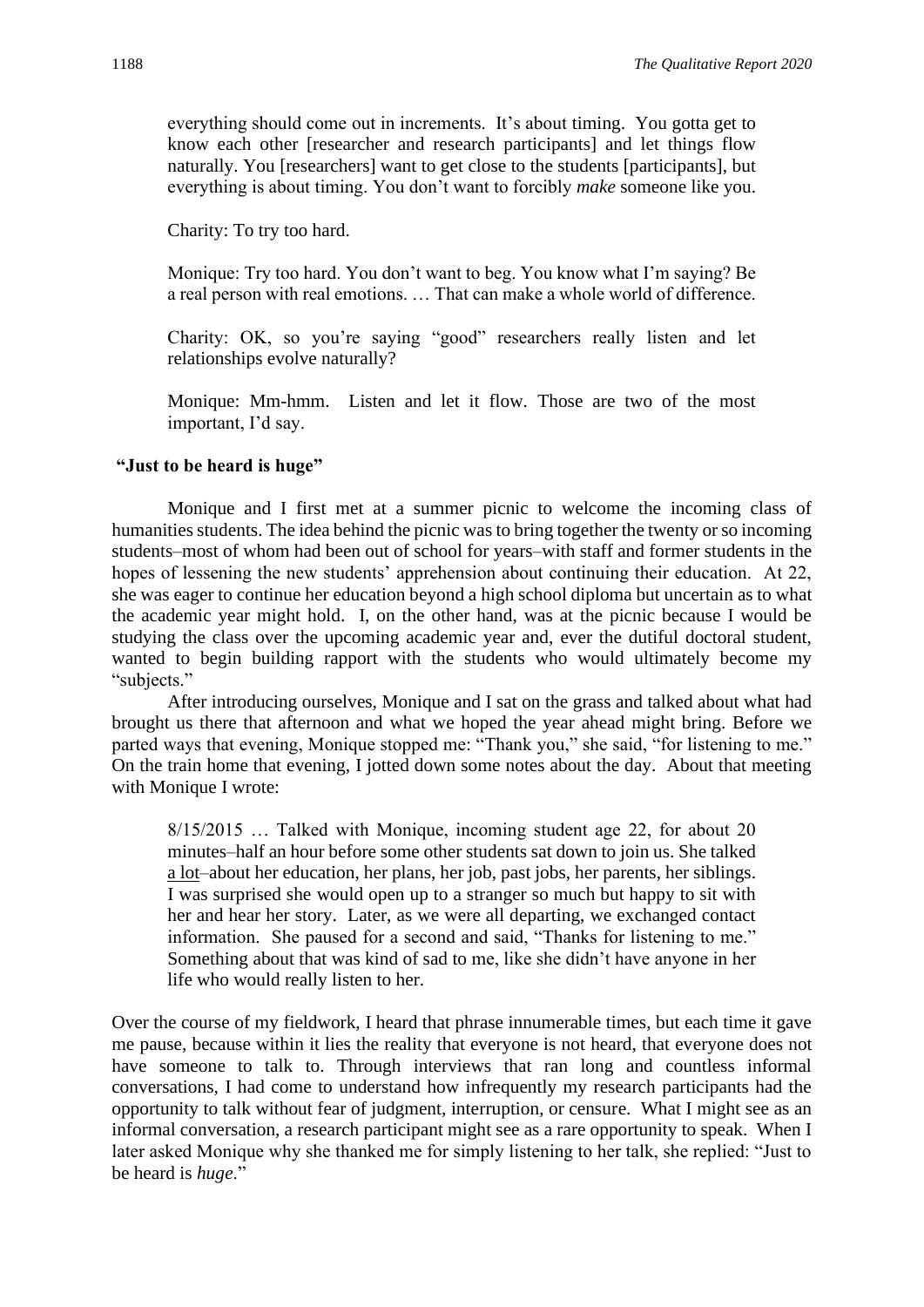Research interviews–whether formal or informal–sometimes mirror therapeutic interviews (Gale, 1992). Both types of interviews provide a dedicated space for the speaker to articulate her thoughts to someone who is there purely to listen and ask questions. If a researcher is embedded in the field for an extended time period, as I was, she will end up spending countless hours alongside the research participants–contact that often surpasses what one might experience in a therapeutic process–and a large portion of that time is spent simply *listening* to them (Dickinson-Swift et al., 2006). When Monique spoke about the qualities she thought might make a "good" qualitative researcher, she routinely stressed the importance of being "good at listening":

They [researchers] need to be good at *listening*, not just *hearing*, you know what I'm saying? … You're good at listening. You're good with remembering. … We get a chance to talk about other things, not just the research. It's respectful. I get a chance to speak with you about a lot of things because you *remember*. I don't have to keep repeating myself, and that's also a sign that you're listening. … It was so refreshing to be able to speak to someone who just wanted to speak to me as well.

What Monique describes is listening as a *practice*: active listening. Rogers (1980) argues that this sort of listening is actually "exceedingly rare in our lives. We think we listen, but very rarely do we listen with real understanding, true empathy," which is precisely why Monique found the research interviews so "refreshing" (p. 116). Many, if not most, qualitative methods classes do little to actually *teach* listening, and instead focus on things like field notes, interview protocols, and data analysis (McClelland, 2017). Social workers are at an advantage in this domain–we're taught the skills necessary to develop relationships, convey appropriate empathy, and listen–but nascent qualitative researchers who *haven't* been trained in social work may not know how to cultivate such "soft" skills (Rogers & Welch, 2009). Like social workers, though, qualitative researchers must also know how to truly listen to, and extract meaning from, another person's story (McClelland, 2017).

Active, empathic listening is deliberate. It requires listeners to send nonverbal cues to speakers–first, perhaps, signaling through our body language and posture that we're open to talking and then through head nods, eye contact, facial expressions, and affirmations that we're actually listening (Ivey, 1988; Kadushin & Kadushin, 1997). The latter comes naturally to me, but, despite my social work background, the former does not. My resting body language is generally closed, so I have to make a concerted effort to appear "open" and accessible. On a practical level, this means repeatedly reminding myself to keep my arms uncrossed and my brow unfurrowed. I was particularly cognizant of my body language while I was engaged in fieldwork and conducting interviews–how did I *appear* to the research participants? Did I look like someone they wanted to talk to? With some apprehension, I asked Monique what her "first impression" of me was:

I thought you were a student. I noticed that you … looked ready and willing. Some people often have that closed-off vibe where body language is like this [gestures crossing arms over chest]. It's like them saying, "I'm waiting for this to be over." You looked ready and willing, approachable, if you will, to talk to.

Monique, like many people, equates a "closed-off vibe" with uninviting body language and a general aura of disinterest and, further, interprets individuals with a "closed-off vibe" as wanting to quickly extract information from others and move on. *Active* listening, however, requires the listener–in my case, the researcher–to slow down, maintain focus, and just *be still*,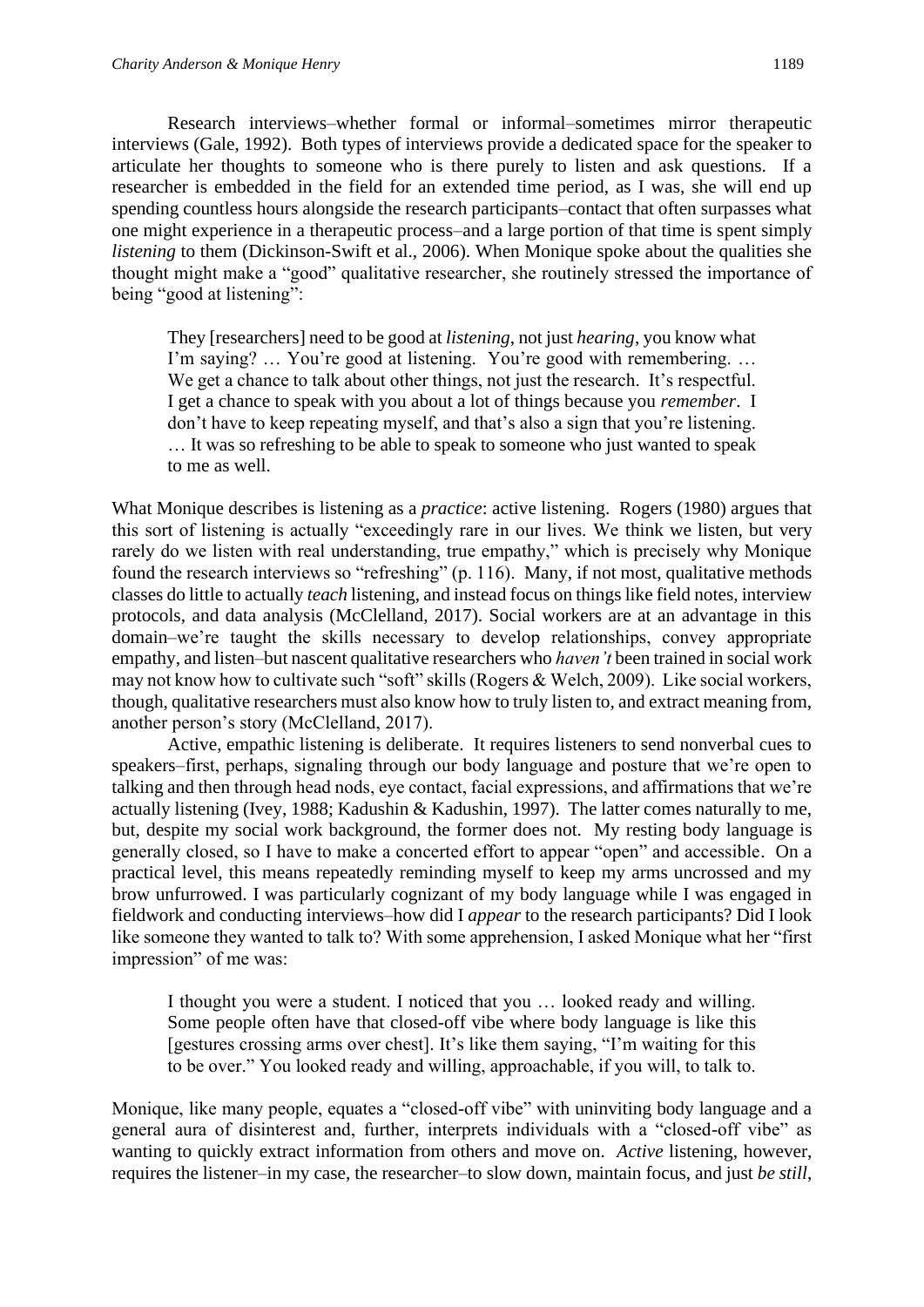which are not actions that typically characterize our frenetic, twenty-first century lives, and which aren't necessarily second nature.

# **"Everything is about timing"**

Active, empathic listening is deliberate; that's part of what makes it a practice. It requires listeners to slow down and open themselves up to the speakers' stories. "Some people [researchers] often have that closed-off vibe," Monique said, referring to researchers' posture and facial expressions, "where their body language, it's like them saying, 'I'm waiting for this to be over.'" We, as researchers, want to be the *opposite* of that. Just as clinicians can't hurry along the therapeutic process, researchers can't expect participants to divulge sensitive information–or *any* information, really–quickly. In our conversations, Monique underscored how important a researcher's pace is:

People [research participants] have trust issues, especially nowadays. Some of them will feel like somebody is out to get something from them. And you also can't approach this [research] like, "I'm here to get this out of you, and then I'm gone for good." … When you don't know people, you have to tread *care-full-y*.

You [researchers] can't bring everything out [of research participants] in the first week or so. … It's all about getting to know someone, what to say and what not to say. There was never a point where I felt uncomfortable as far as talking about anything. … All that stuff came out in increments, but I would suggest that everything would be timed. … You want to get close to the students [research participants], but everything is about timing.

When Monique said "everything is about timing," she was reiterating what social workers and, ideally, qualitative researchers are taught: cultivating relationships takes time. When Monique provided an example, she spoke in terms of "students"–since that was the sample of which she was a part–but her illustration holds for most any qualitative research participant. She explained that participants open up to researchers in their own time and, as individuals, shouldn't be compared to one another:

When you're [researcher] speaking to one student [research participant], don't compare one student to the next or feel like this student should give you more than the other. Because you may have two students … and one may be up to here with you [gestures upward], while one is still loading at three quarters of the way, you know what I mean? It may have nothing to do with you but just the person [participant] in general, how they feel about new people. … Kind of deal with them at different paces. It will make them feel comfortable. … You can't really say, "Hey, talk to me, I really need this. I'm doing this dissertation. *I* need this." Then it becomes one-sided. ... A researcher can't be one-sided.

We kind of met in the middle, you know what I'm saying? You want to meet in the middle. You don't want to give someone more power over you or you don't want to take more power over someone else. It should always meet in the middle.

Part of meeting in the middle means we researchers can't expect the participants to give of themselves endlessly. We must make *ourselves* vulnerable too. If some measure of our job as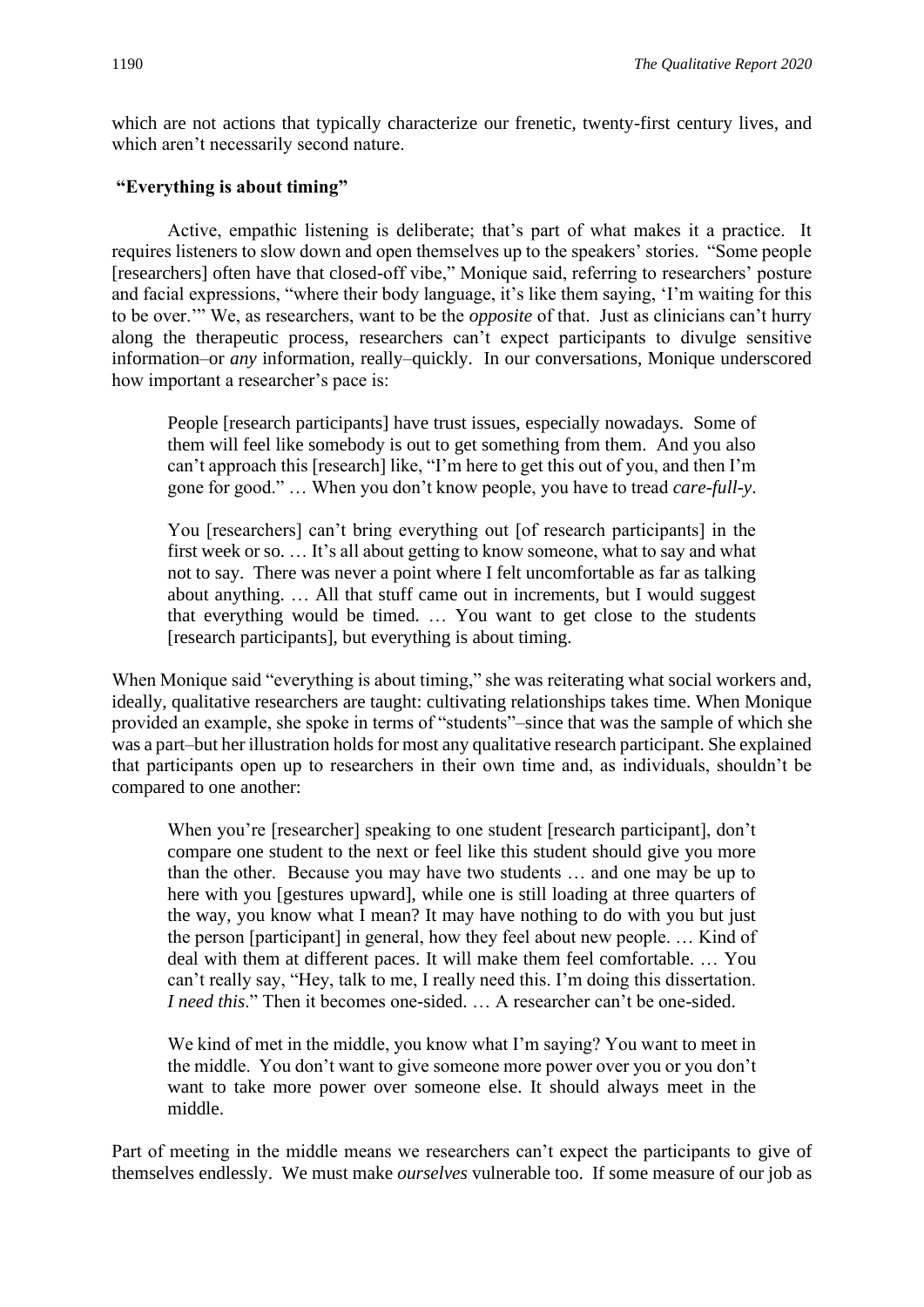qualitative researchers is to facilitate participant disclosure, perhaps we must undertake some level of self-disclosure ourselves (Dickinson-Swift et al., 2006). To encourage participant disclosure and build rapport, many researchers, including myself, divulge some information about themselves during the research process though, as Monique argued, the intensity and frequency of such disclosures are important: "You [researchers] probably should leave out less at first," Monique advised. Oversharing, she said, "may make people feel uneasy." Indeed, all self-disclosure is not necessarily good self-disclosure; too much, or inappropriate, disclosure has the potential to distance the researcher from the participant, particularly if the disclosure portrays the researcher as more knowledgeable or powerful than the participant (Pezalla, Pettigrew, & Miller-Day, 2012). Monique spoke to this point in one of our conversations:

This is the example that I want to tell people [researchers] like, "Hey, what you do in this situation [research], it helps to kind of be a little personal and then *gradual*." You know what I mean? But it also has to be up to the student [research participant]. I mean, I dove right in when it came to you, and I was OK with it. Some people may give you a little leeway in the beginning and they feel like, "OK. … I don't want to be all up intertwined with somebody who's studying me per se." Because sometimes people can close up or clam up …. Sometimes if you [researcher] go on with a whole bunch of "I'm from here, here, and here and this is what I'm doing," some [participants] are gonna be like, "*Huh*?" One word may feel like it's something that they can't understand or one word and they feel like it's something else that it's really not.

As a novice ethnographer, and someone who errs on the side of *under*sharing, I struggled with how much of myself to reveal to participants during my dissertation research, although as we got to know each other, it grew easier to gauge what, and how much, to share. Monique's take on the matter of researcher self-disclosure was one of "less is more." In stark contrast to how I *assumed* participants might feel, she argued that it isn't necessary for researchers to disclose much information about themselves at all:

We didn't even have to know you were married. ... We didn't have to know *anything about you*. It's the fact that … you would be here [in class] every day. In the end you may, you can reveal whatever you like. I just think less is more in this [research process]. ... It's not because you're a PhD student why I wanted to talk to you, it's because you made me feel comfortable that I want to talk to you. Approach is everything. Less is more is my biggest advice.

Monique put a premium on building rapport and argued that making participants "feel comfortable" may be more likely to elicit rich interview data than a researcher's self-disclosure. I took a leap into self-disclosure a few months into my second year of data collection when I brought my younger brother, who was in his mid-twenties and visiting from out of state, to class one evening. In light of her relatively conservative take on researcher self-disclosure, I asked Monique her thoughts on the addition of my brother to that class–was that too much selfdisclosure on my part? Had the timing been right?

It was totally appropriate. … It's like you brought a piece of home with you. And that's part of you that we don't know–you have a sibling, you know what I'm saying? [laughter] … So, it was nice that you were sharing little things about yourself with us. It just made it also feel like, "OK. Charity is human." You know what I'm saying? Like some people [researchers] come into certain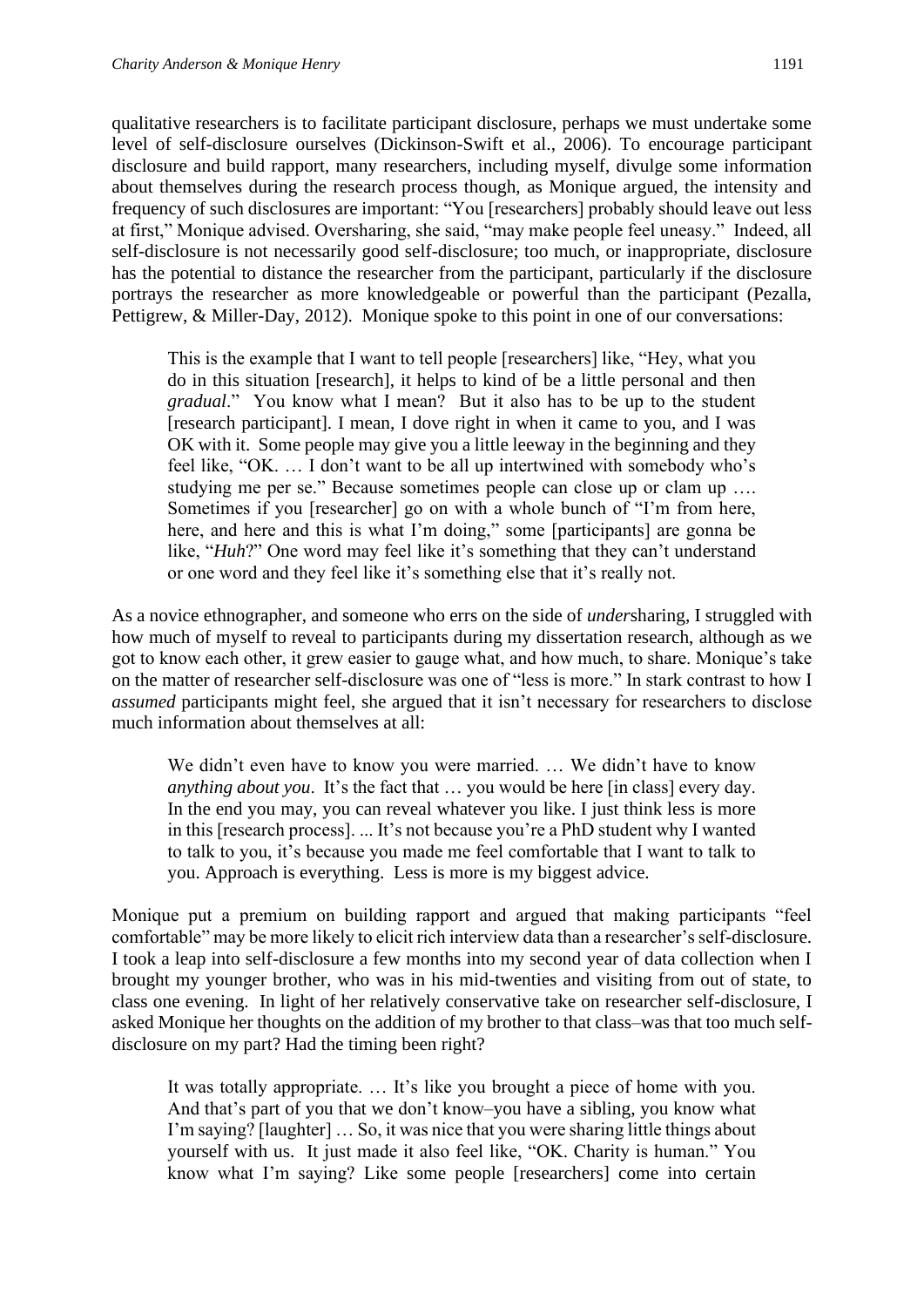situations, and it's just strictly business: do the study, let's get out, that's it. You know what I'm saying? But you gave us a little bit more, a little bit more, which is cool, at your own pace. I don't believe that anybody would force it out of you, but it was just nice that you shared a part of yourself with us. I think that's very warm and nice. It just shows that we're the same. You want people to know that you're not ashamed of us.

Monique felt that I was sharing a "piece" of myself by bringing my brother with me to the class. Sharing just a small part of myself demonstrated to her that we were all "the same" and, although it both surprised and saddened me to hear, indicated that I wasn't "ashamed" of them, which, of course, I wasn't. Throughout my two years of data collection, I negotiated and renegotiated the boundaries between the participants and me. Monique seemed to understand this ever-shifting balance when she articulated what some methods teachers seem to omit from their instruction: researchers "grow" as the experience unfolds. We are in a constant state of flux. We make choices, make mistakes, and, ideally, learn from everything.

And also put this in there [this paper] that you grow with this process as a researcher. You're not the same researcher that you were when you first started. Especially having more than one [site]. Who you were in the [Midwestern city] course is not who you are in the [Northeastern city] course. You learn, you make mistakes, you understand what your capacity is, what your limits are, what you want to dive into first, what you want to let people know off the bat.

Monique's sentiment–"You learn, … you understand what your limits are, what you want to let people know"–is in keeping with feminist methodology, which encourages researchers to use sharing and self-reflection to help cultivate interactive relationships with participants over time and which mirrors aspects of good social work practice (Alston & Bowles, 1998; Campbell & Wasco, 2000; Dickinson-Swift et al., 2006; Oakley, 1981; Stanley & Wise, 1993).

# **"I was learning through your learning"**

Monique and I differ in numerous and significant ways, not the least of which are age, class, education, and race, and if not for my research, it's unlikely our paths would've ever crossed. I broached the subject of our differences several times but was always met with the same response: "it doesn't matter." While I disagree with the view that differences don't matter in the research process–I was acutely aware of my whiteness, for example, especially since my dissertation centered on the experiences of people of color–there were times that I privately worried about, and perhaps fixated on, the differences between the participants and me, which Monique argued could hinder the overall research experience:

Charity: Does it matter that I'm [White] –

Monique: I think that's one of the things that can prevent the [research] experience from being successful is if you [the researcher] let race or education get in the way. You want common ground [with the research participants], but that doesn't mean that you have to come from the same ethnic background or the same tax bracket. … It doesn't matter. It's not one of those things that ... it wouldn't make me like you more or less. It doesn't matter if you are gay or straight, it doesn't matter if you're White or Black. It's not a life-changing thing.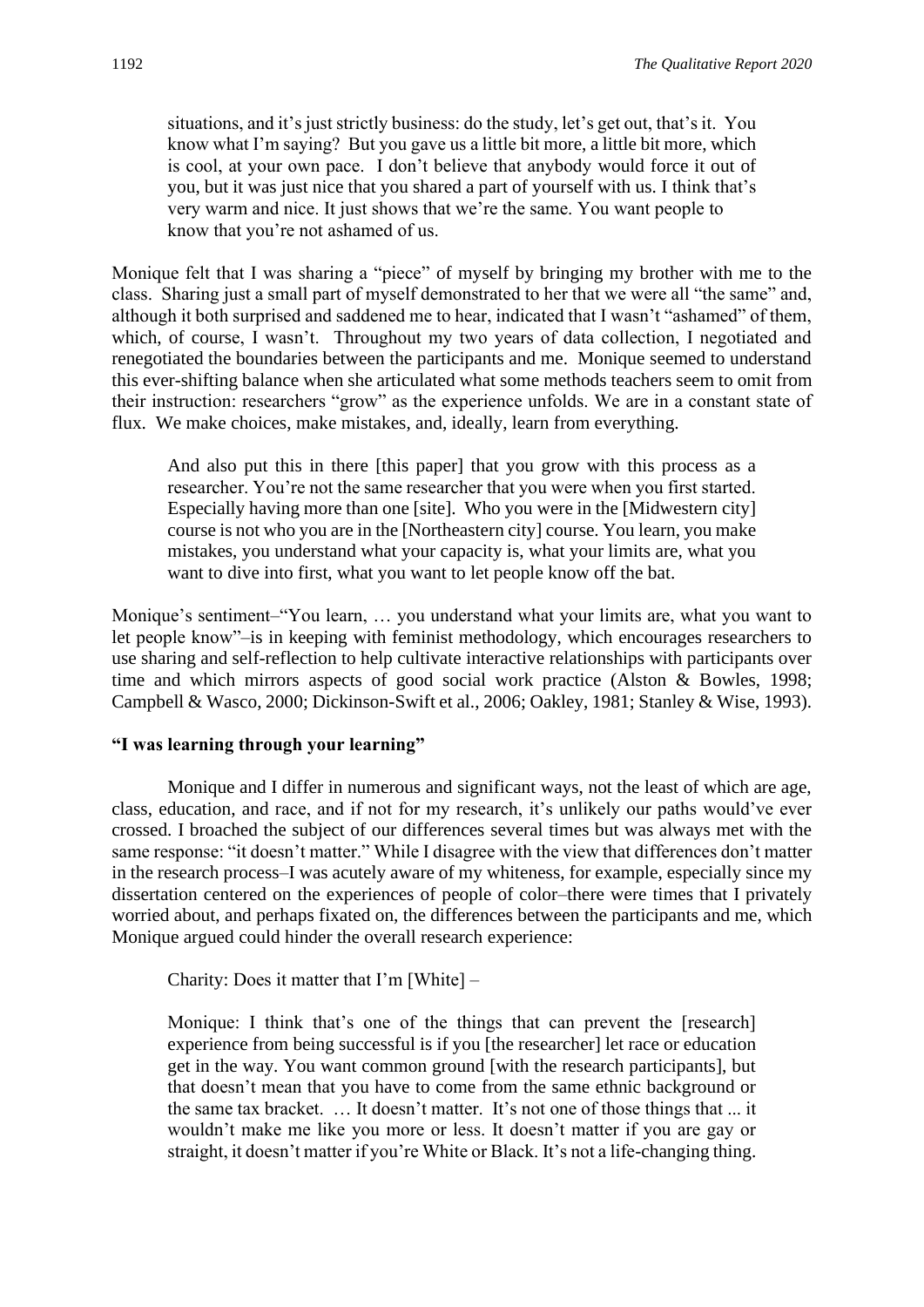It doesn't make me feel any differently about you. … The mind isn't Black, White, green, or gold.

I also worried about how the participants felt about being research "subjects," a clear difference between us and a position which connotes some degree of powerlessness and objectification. I expected Monique to say that at the very least it felt weird to be observed, or sometimes irritating to be asked questions, but she told me, as did others anecdotally, that she was "excited" to be a part of the project and eager to "help." Participating in research was a learning experience for her:

When you told me that you were a PhD candidate, for some reason Dr. Phil came to mind, because he's a PhD. [laughter]… I didn't know anything about getting a PhD. I was excited about that. I've never been in a class where someone who's researching it is *in* the class. And I never knew what a dissertation was, so I was learning through your learning, you know? And I thought that was very cool. … Now I know someone with a PhD–*what*?! [laughter]

Monique saw her participation as a benefit, as an opportunity to help and to learn. She felt that she was "learning through [my] learning" as I navigated the research experience and the path toward degree completion. I, of course, was learning through her learning too as she navigated the humanities course and the path toward graduation. Monique, like all the participants, received gift cards in exchange for in-depth interviews. She referred to the gift cards as a "nice incentive, cool," but added, "I don't need a Starbucks card to talk to you. It's not like it was the only benefit to participating in your study, you know? I think the biggest thing is that we [participants] just wanted to help you." Institutional Review Boards (IRBs) tend to understand research benefits in terms of material gains to participants–like monetary compensation, for example–while ignoring the less tangible benefits Monique experienced (Bradley, 2007; Opsal et al., 2016). Indeed, the act of reflecting on the research experience together was an immaterial benefit to both of us. As a graduate student, I never would have predicted I'd collaborate with a research participant-turned-friend, but the experience proved to be immensely fulfilling for Monique and me. Our differences actually brought us together, and Monique's position as a research "subject" ultimately empowered her.

The insight Monique provides is specific to her experience and by no means generalizable. These are the opinions of just *one* research participant who, it could be argued, may be an outlier, may be biased, or both. But how often do we hear from participants after our studies are over? How often are their ideas about research something we talk about? How often do we engage with them as equals? For Monique, being a research participant in an ethnographic study afforded her the rare opportunity to be fully heard by another person–an intangible benefit that can't be measured and shouldn't be ignored. As a research participant, she was able to see my approach firsthand, and through our conversations I've learned how important active listening, timing, and "be[ing] a real person" were to her, and possibly important to other participants as well. Our conversations demonstrate the value that participants may hold for researchers *beyond* our studies. Monique acted as a valuable thought partner once I exited the field, but had I solicited feedback from participants throughout the research process, I could have made mid-course corrections to my techniques and approach, or built upon aspects that may have been working especially well. Without participants' feedback, we researchers can only guess what's working and what's not, what's making participants comfortable and what's not, and what's of benefit to them and what's not.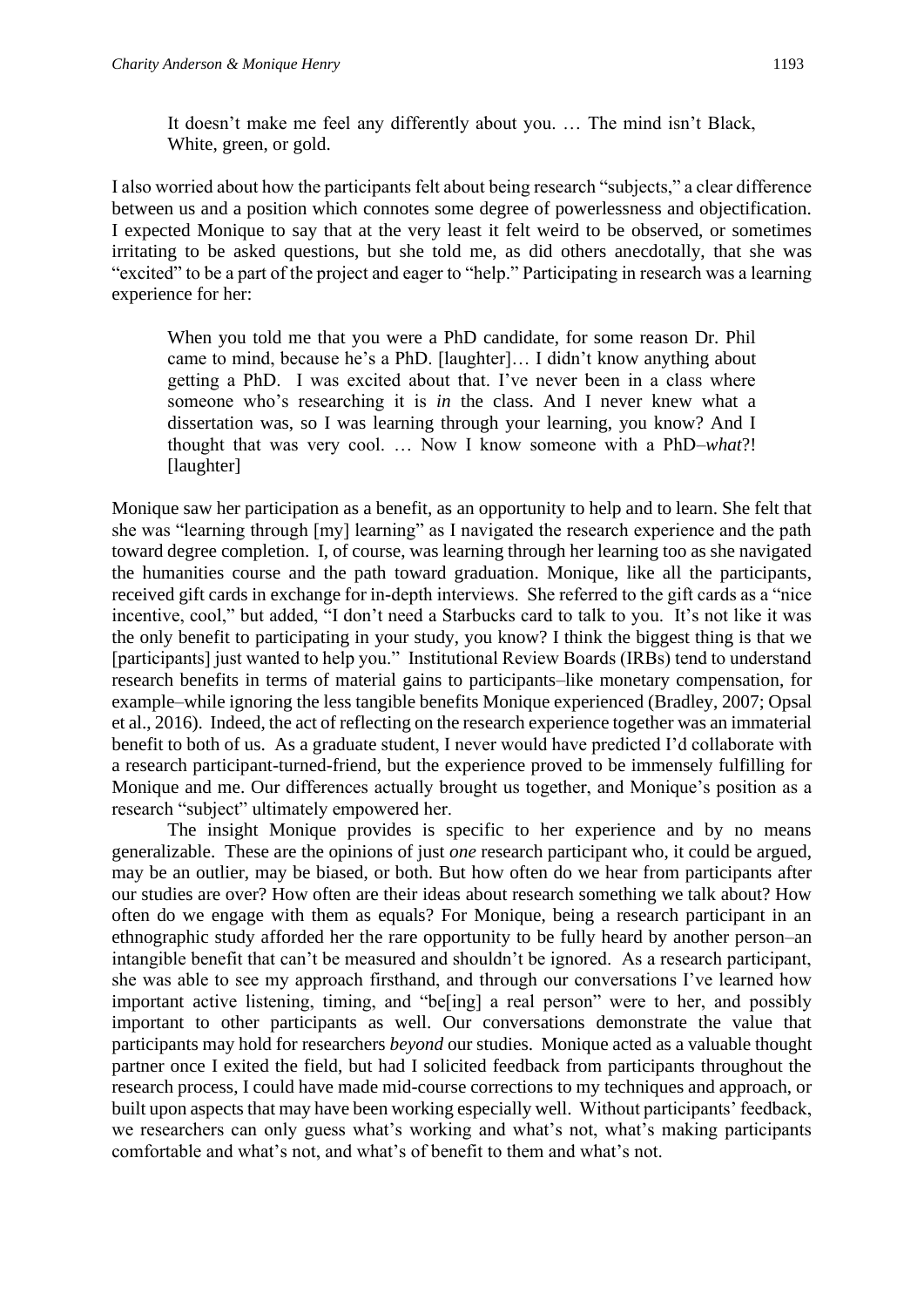Shortly after Monique and I wrapped up our conversations about the research experience, we submitted an abstract to a qualitative research conference in Las Vegas, with the idea that we might present together. When I shared the news that the proposal had been accepted, she responded in much the same way as when I presented the opportunity to collaborate on this paper: "omggg i'd love to go! how do we map this out? ... Let's start planning right away. This is important to both of us and I'd like to get registered right away."

Her enthusiasm for an academic methods conference admittedly surprised me–"This is important to *both of us*?"–but presenting at the conference *was* important to her. She saw the presentation as an opportunity to share her perspective with others, and the experience proved to be fulfilling for both of us, though in different ways.

I sometimes wonder where our relationship will go now that my dissertation research is over and our collaboration is complete. After all, our paths don't cross unless we *make* them cross. What shape will our relationship take as time passes? When I asked Monique this question, she replied:

We formed a relationship in a research capacity. ... So there will always be that capacity of the relationship, and I think that we'll always, we're now connected for life. Like, we're friends for life. If I introduce you to someone, I can say, "This is Charity. We go *way back*."

Ethnographic research connects researchers to their participants; sometimes those connections grow strong and endure, and sometimes they don't. Monique and I have known each other for four and a half years now, but somehow all those hours we've spent together make it seem longer, like we do indeed go "way back."

Through our project, Monique and I solidified an unlikely friendship, and both of us gained confidence. I grew more comfortable as a researcher and Monique learned that her ideas have immeasurable value. Indeed, we hope that this collaboration will encourage researchers to see study participants not simply as "subjects," but as potential collaborators with more to offer than answers to interlopers' burning research questions. Participants hold insight into the research process itself–insight that may be particularly valuable to novice researchers. Rather than abruptly terminating all relationships when fieldwork is complete, perhaps researchers might be inclined to engage willing participants in dialogue as equals, so that both may learn and grow together.

#### **References**

- Alston, M., & Bowles, W. (1998). *Research for social workers: An introduction to methods*. St. Leonards, Australia: Allen and Unwin.
- Bradley, M. (2007) Silenced for their own protection: How the IRB marginalizes those it feigns to protect. *ACME International Journal for Critical Geographies*, *6*, 339–349.
- Campbell, R., & Wasco, S. M. (2000). Feminist approaches to social science: Epistemological and methodological tenets. *American Journal of Community Psychology*, *28*(6), 773– 779.
- Dickinson-Swift, V., James, E. L., Kippen, S., & Liamputtong, P. (2006). Blurring boundaries in qualitative health research on sensitive topics. *Qualitative Health Research*, *16*(6), 853–871.
- Gale, J. (1992). When research interviews are more therapeutic than therapy interviews. *The Qualitative Report*, *1*(4), 1–4.<https://nsuworks.nova.edu/tqr/vol1/iss4/3/>
- Ivey, A. (1988). *Intentional interviewing and counseling: Facilitating client development*. Pacific Grove CA: Brooks/Cole.